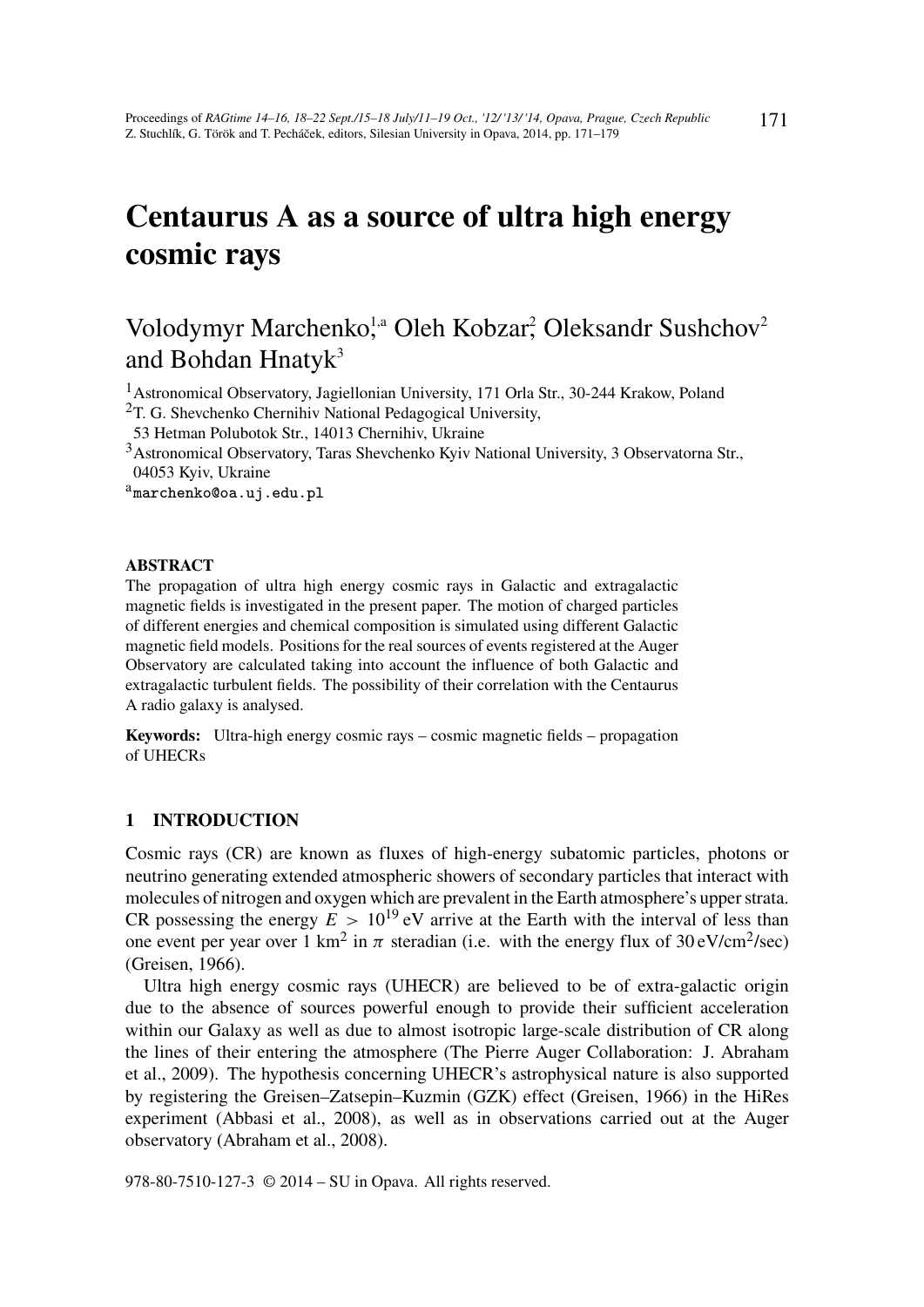# 172 *V. Marchenko, O. Kobzar, O. Sushchov and B. Hnatyk*

The correlation between CR and galaxies from the active galactic nuclei (AGN) Veron-Cetti-Veron (VCV) catalogue (Véron-Cetty and Véron, 2010) can be accepted as a possible explanation of UHECR's nature, provided their origin is extragalactic while their horizon is energy dependent which agrees with the data on GZK-cutoff.

According to the analysis of the refreshed data from the Auger observatory (Abreu et al., 2010), the registered UHECR's correlation with the galaxies from the VCV catalogue has diminished from level  $3\sigma$  to  $2\sigma$  compared to the previous version of data update. As the result only 30 % of UHECR potentially correlate with the directions towards AGN whereas the rest manifest the signs of isotropic distribution. The only exception is the neighbourhood of the closest to the Earth active galaxy Centaurus A where the registered set of ultra energy events appeared to be a lot more volumetric than it could be statistically correct to expect.

In this paper we verify the possibility of the observed in the area of Centaurus A events being UHECR accelerated in this galaxy. Therefore we solve the reversed task by modelling CR's trajectory on the basis of present data from Auger observatory. The model takes into account the influence of Galactic and extragalactic magnetic fields as well as the CR chemical composition.

# 2 MODELING

Magnetic field distorts the CR's charged particles trajectory via Lorenz force. If the field is static it does not affect the particle's energy. Considering the fact that typical values of CR energy far exceed the particles' rest energy we assume that they spread with velocity close to the speed of light. In this case the equations describing the motion of ultra-relativistic particles in the magnetic field  $B(r)$  are:

$$
\frac{\mathrm{d}v}{\mathrm{d}t} = \frac{qc^2}{E}[v \times B], \quad \frac{\mathrm{d}r}{\mathrm{d}t} = v,\tag{1}
$$

where *q* is particle's charge, *E* – its energy, provided the Lorenz factor  $\gamma \gg 1$  and velocity v.

# 3 MAGNETIC FIELDS

Modelling the motion of UHECR we considered influence of Galactic as well as extragalactic magnetic fields. Galactic magnetic field consists of regular and random components. The regular component's structure is believed to generally follow the matter's distribution in the Galaxy (Han, 2009). Nowadays the source and structure of extragalactic magnetic field are not exactly clear. Thus while solving specific tasks it is defined as having random structure (Beck, 2001).

# 3.1 Galactic magnetic field

*Regular component.* There are several models describing regular Galactic magnetic field (Sutherland et al., 2010). They differ in both parameters' numeric values and presence and structure of the field's components. The regular component of Galactic magnetic field is rather conveniently described via the spiral structure of  $2\pi$ -symmetry (axisymmetric spiral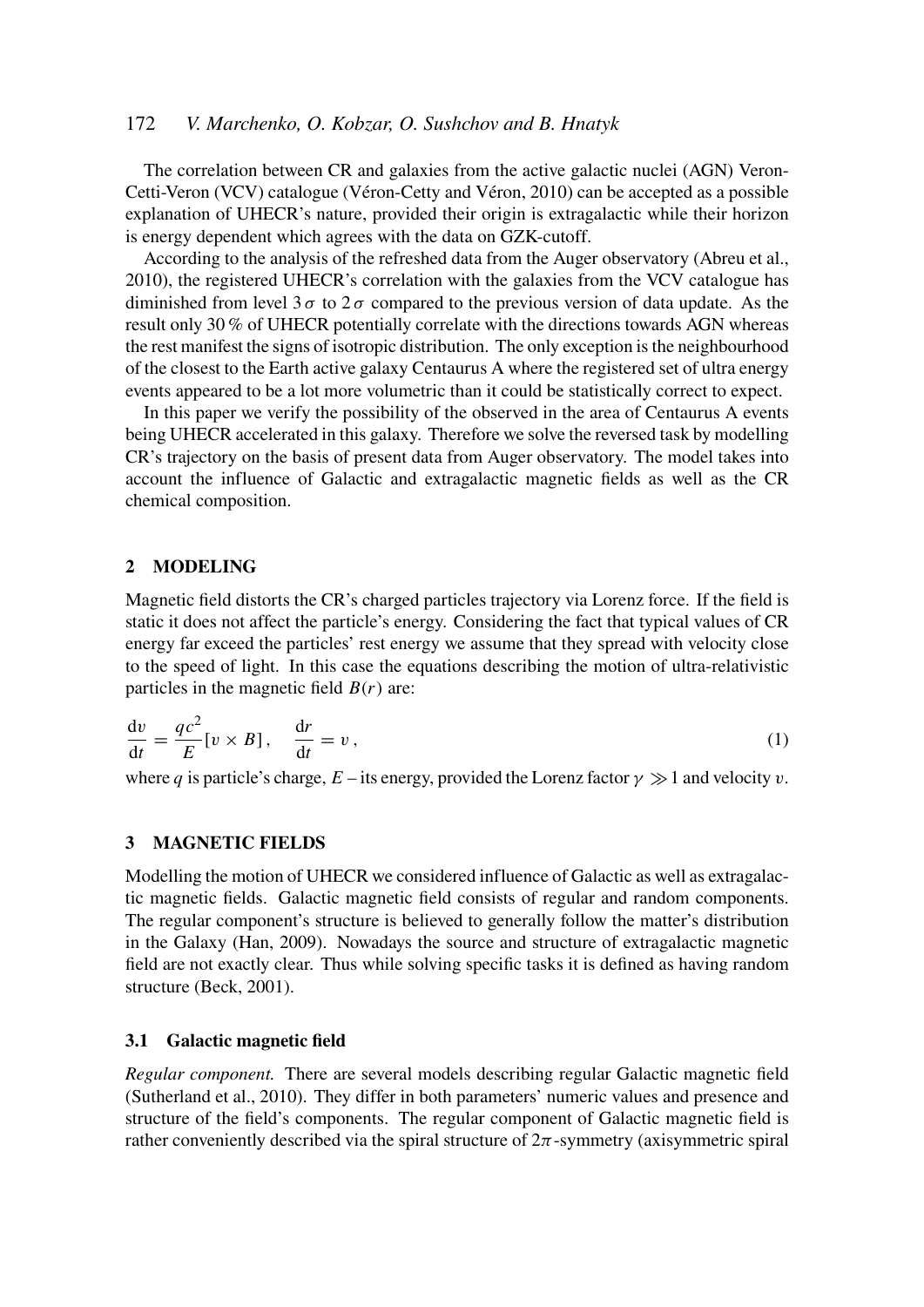(ASS)) or  $\pi$ -symmetry (bisymmetric spiral (BSS)) (Stanev, 1997). In our research we have applied the most recent models (Prouza and Šmída, 2003), (Kachelrieß et al., 2007) and (Pshirkov et al., 2011). They present the magnetic field as a superposition of the disc component and the field of Galactic halo. In (Prouza and Šmída, 2003) and (Kachelrieß et al., 2007) BSS symmetry is used for describing the disc field whereas in (Pshirkov et al., 2011) both ASS and BSS disc field's symmetry types are considered (henceforth we treat them off as different models).

The disc field comprises radial and azimuth components which are set in cylindrical coordinates in the disc's area by expressions

$$
B_r = B(r, \theta) \sin(p), \quad B_\theta = B(r, \theta) \cos(p), \tag{2}
$$

where pitch angle  $p$  is the angle between the magnetic vector at a certain point and the normal to radius-vector **r** in this point.

The function  $B(r, \theta)$  is set by the equation of logarithm spiral:

$$
B(r,\theta) = B(r)\cos\left[\theta - \frac{1}{\tan p}\ln\left(\frac{r}{\xi_0}\right)\right],\tag{3}
$$

or

$$
B(r, \theta) = B(r) \cos \left[\theta - \frac{1}{\tan p} \ln \left(\frac{r}{R_8}\right) + \varphi\right].
$$
 (4)

Parameters in formulae (3) and (4) are set by expressions

$$
\varphi = \frac{1}{\tan p} \ln \left( 1 + \frac{d}{R_8} \right) - \frac{\pi}{2}, \xi_0 = (R_8 + d) \exp \left( -\frac{\pi}{2} \tan p \right),\tag{5}
$$

where  $R_8 = 8.5$  kpc is the distance from the Galactic center to the Solar system, *d* is the distance from the Solar system to the closest field's inversion point.

The function of the radial profile  $B(r)$  is set by

$$
B(r) = \begin{cases} B_8 \frac{R_8}{r \cos \varphi} = B_0 \frac{R_8}{r} & r > R_{\rm C}, \\ B_8 \frac{R_8}{R_{\rm C} \cos \varphi} = B_0 \frac{R_8}{R_{\rm C}} & r < R_{\rm C}, \end{cases}
$$
(6)

where  $R_8$  is local field near the Solar system.

The vertical profile of the disc field above the Galactic plane and under it is considered exponentially decreasing:

$$
B(r, \theta, z) = B(r, \theta) \exp\left(-\frac{|z|}{z_0}\right). \tag{7}
$$

In models (Prouza and Šmída, 2003) and (Kachelrieß et al., 2007) the field of Galactic halo comprises poloidal and toroidal components while model (Pshirkov et al., 2011) contains the toroidal component only. For the description of the toroidal field we use the model of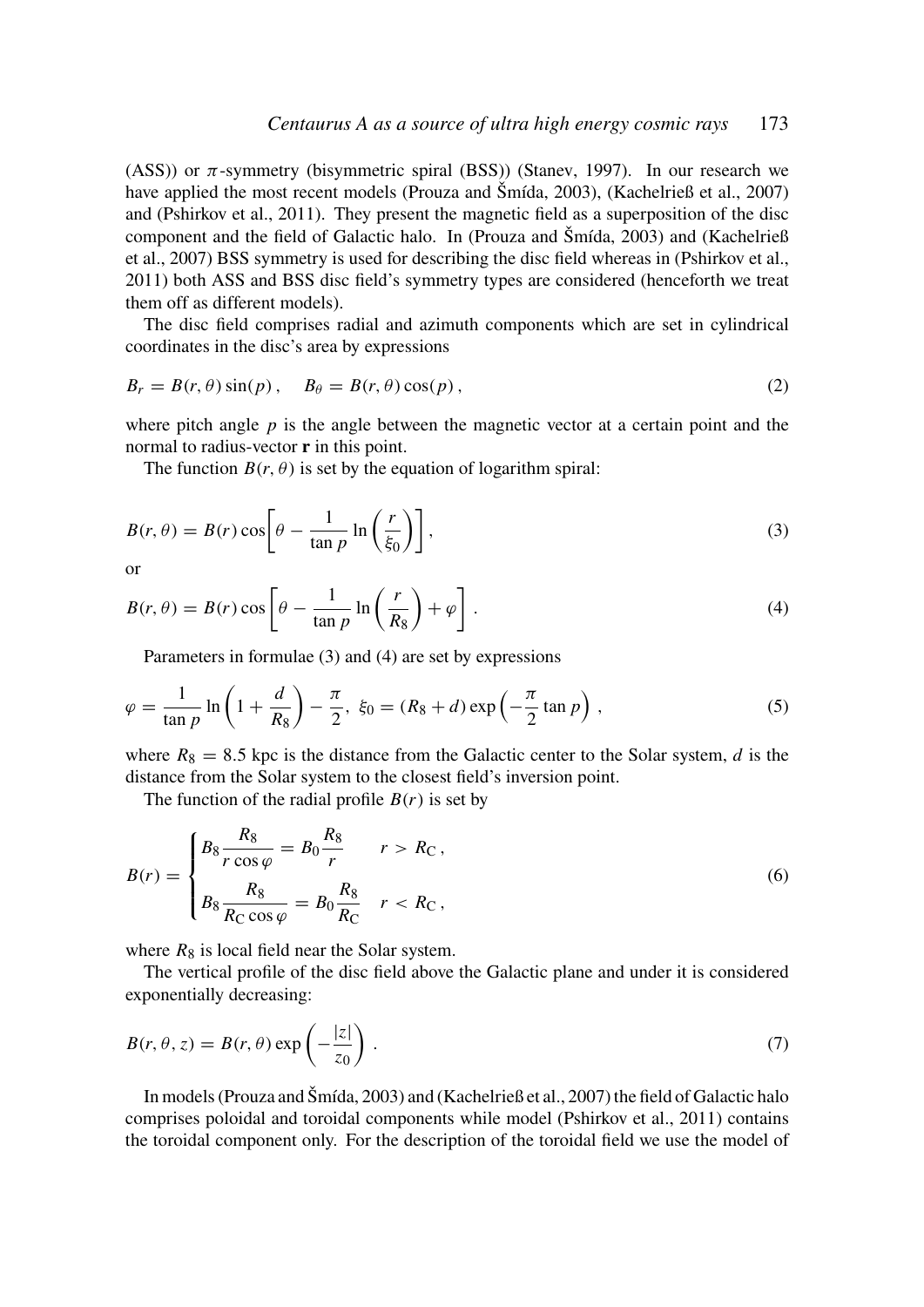# 174 *V. Marchenko, O. Kobzar, O. Sushchov and B. Hnatyk*

discs located above and under the Galactic plane. The toroidal field's parameters are set by expressions

$$
B_x = -B_T \operatorname{sign}(z) \left[ 1 + \left( \frac{|z| - h}{w} \right)^2 \right]^{-1} \cos \theta , \qquad (8)
$$

$$
B_y = B_T \operatorname{sign}(z) \left[ 1 + \left( \frac{|z| - h}{w} \right)^2 \right]^{-1} \sin \theta , \qquad (9)
$$

where *h* is the height of discs above and under the Galactic plane,  $\omega$  is half-width of Lorenz distribution.

The function  $B_T$  in model (Prouza and Šmída, 2003) is given by the following expression

$$
B_T = B_{T_{\text{max}}} \left[ \Theta(R_T - r) + \Theta(r - R_T) \exp\left(-\frac{r}{R_T}\right) \right],\tag{10}
$$

while in model (Kachelrieß et al., 2007)

$$
B_T = B_{T\max}\left[\Theta(R_T - r) + \Theta(r - R_T)\exp\left(-\frac{R_T - r}{R_T}\right)\right],\tag{11}
$$

where  $\Theta$  is Heaviside function,  $R_T$  is toroid's characteristic radius.

In model (Pshirkov et al., 2011)

$$
B_T = B_{T\max} \frac{r}{R_T} \exp\left(\frac{R_T - r}{R_T}\right). \tag{12}
$$

The field's dipole component is described by standard equations:

$$
B_x = -3\mu_G \cos\phi \sin\phi \sin\theta / \rho^3, \qquad (13)
$$

$$
B_y = -3\mu_G \cos\phi \sin\phi \cos\theta / \rho^3, \qquad (14)
$$

$$
B_z = \mu_G (1 - \cos^2 \phi) / \rho^3, \qquad (15)
$$

where  $\rho =$ √  $\sqrt{r^2 + z^2}$ ,  $\cos \phi = z/\rho$ ,  $\sin \phi = r/\rho$ ,  $\mu_G$  is the magnetic dipole momentum.

*Random component.* It is assumed (Pierre Auger Collaboration et al., 2012) that Galactic magnetic field's random component's impact primarily results into widening the range of UHECR's possible arrival directions relative to the direction defined by the deflection of the trajectory in the regular field. In this case the real location of CR's source is not explicated. Furthermore, under certain conditions the so called "lensing effect" in the magnetic field may occur and generate several images of CR's source (Giacinti et al., 2011a). Yet studying this kind of impact may be fruitful for exploring the properties of Galactic magnetic field and CR's propagation.

CR's ultra high energy is marked by the value of Larmor radius that by far exceeds the length of field's coherence *l*0, the latter understood as the distance at which the field's random re-orientation occurs. Thus to estimate the effect caused by the random magnetic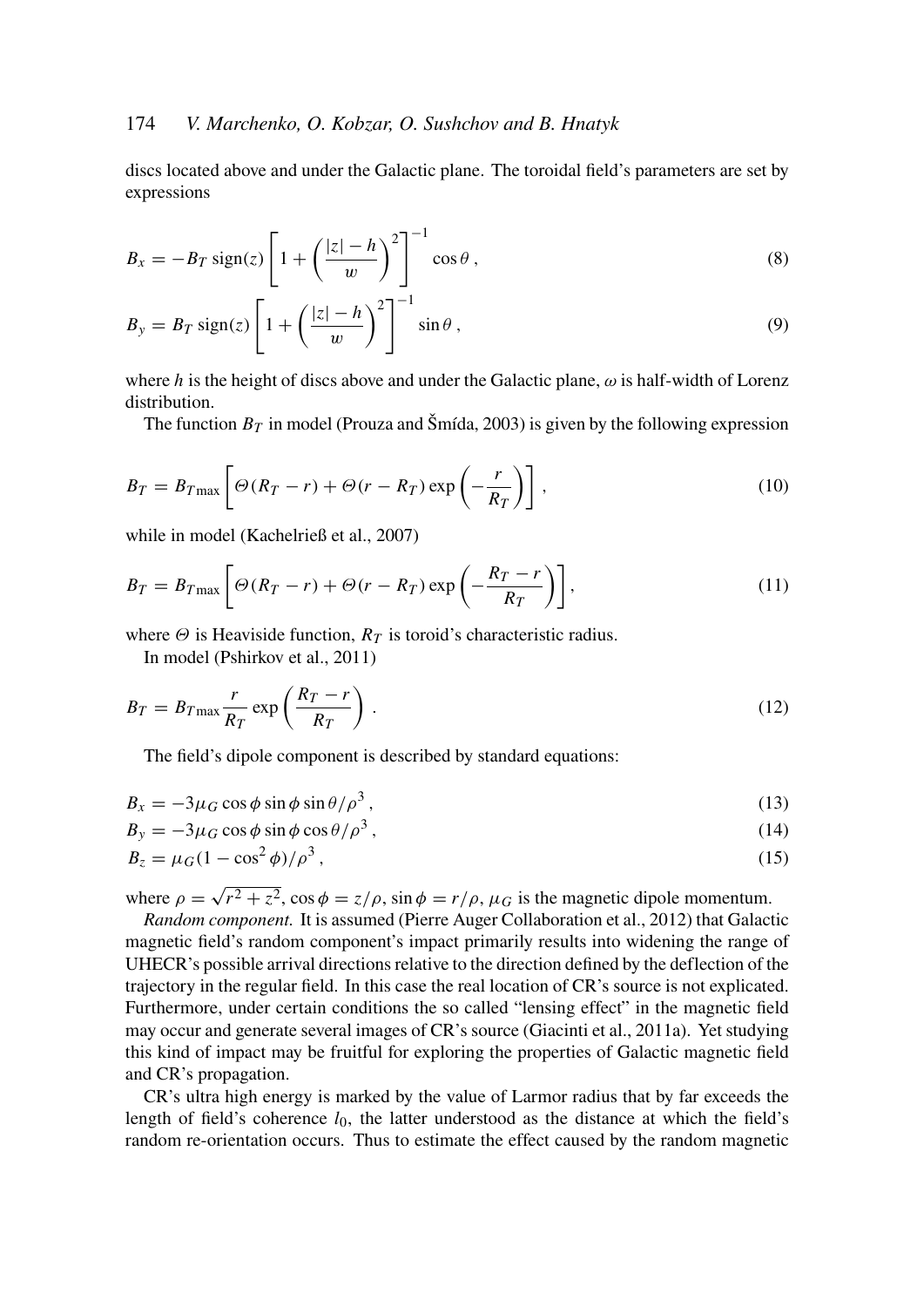field it is sufficient to consider two parameters:  $l_0$  and field's magnitude  $B_{\text{rms}}$  (Giacinti et al., 2010). The field *B*rms is characterized by exponentially decreasing vertical profile  $R_{\text{rms}} = B_0 \exp(-|z|/z_0)$  (Giacinti et al., 2011b).

According to the observation data Galactic magnetic field's random component is commensurable to the regular one (Prouza and Šmída, 2003). In this paper we employ the values  $l_0 = 50$  pc,  $B_0 = 4 \mu$ G,  $z_0 = 3$  kpc (Giacinti et al., 2011a).

CR deflection  $\vartheta$  in the random magnetic field on the covered distance *L* is set by the following expression (Berezinsky et al., 2004)

$$
\langle \vartheta^2 \rangle = \frac{2}{9} \left( \frac{Ze}{E} c \right)^2 \langle B^2 \rangle L l_0, \qquad (16)
$$

where *Ze* is particle's charge, *E* is its energy.

The distance covered by UHECR (those registered by the Earth-located detectors) in the Galactic turbulent field can be estimated as

$$
L_{\rm gal} = \min\left(\frac{z_0}{\sin b_G}; L_{\rm max} = 20 \,\text{kpc}\right),\tag{17}
$$

where  $b_G$  is Galactic latitude of CR's arrival direction. Thus we acquire the value of CR's final deflection

$$
\vartheta = 22^{\circ} Z \left( \frac{L_{\rm gal}}{1 \,\rm kpc} \right)^{1/2} \left( \frac{E}{10^{18} \,\rm eV} \right)^{-1} \,. \tag{18}
$$

#### 3.2 Extragalactic magnetic field

There are structures in the Universe comprising clusters of galaxies, filaments, layers of increased density and voids with low density. It is assumed that in entities of this kind magnetic field is boosted due to the formation of large scale structures. Diverse numeric modelling of the said process demonstrates correspondence extragalactic magnetic field's distribution with that of matter (Sigl et al., 2004). Astrophysical objects, UHECR's sources in particular, are normally located within the structured areas. Thus these magnetic structures as well as the Galactic magnetic field necessarily impact the propagation of CR. The structured extragalactic magnetic field influences both CR's deflection and the time of their reaching the observer.

According to the recent research of the gamma-ray range, extragalactic magnetic field possesses the value of approximately  $10^{-15}$  G in the voids (Ando and Kusenko, 2010). Although this estimation is rather contradictory; the prior estimation of magnetic field's lower limit being  $10^{-17}$ – $10^{-15}$  G (Taylor et al., 2011). In the suggested calculations we employ the simplest model in which space is divided into cubic cells of size *l<sub>c</sub>*. The field is considered uniform within one cell while its direction varies randomly in between the cells. To limit the size of field *B* we used the value resulting from observation data concerning distant objects polarization plane's Faraday's rotation (Kronberg, 1994)  $\langle B \rangle \sqrt{l_0} \leq 10^{-9}$  G Mpc<sup>1/2</sup>, where  $l_0$  is magnetic field's coherence length. Generally  $l_0$  does not equal  $l_c$  strictly, though this difference is not significant for estimating UHECR's propagation in extragalactic magnetic field. For random extragalactic magnetic field like in the case of Galactic magnetic field's random component, CR's deflection is calculated through formula (16).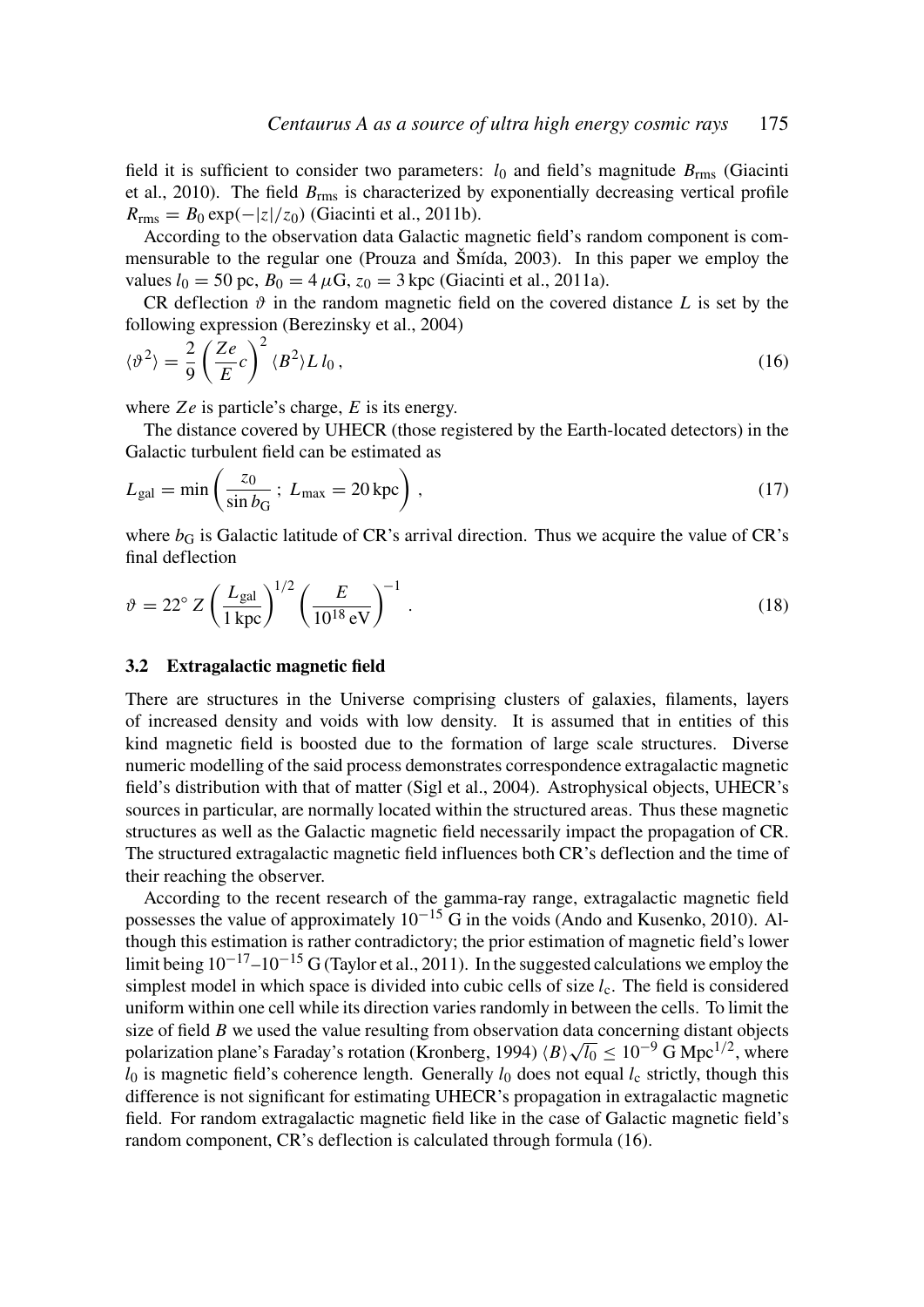|             | CR's chemical composition for different models |            |             |                                  |            |             |
|-------------|------------------------------------------------|------------|-------------|----------------------------------|------------|-------------|
| Energy, EeV | (Prouza and Šmída, 2003)                       |            |             | (Kachelrieß et al., $2007$ )     |            |             |
|             | RG                                             | <b>RRG</b> | <b>RRGE</b> | RG                               | <b>RRG</b> | <b>RRGE</b> |
| 142         | Mg                                             | Mg-Ar      | $Ne$ -Ca    |                                  | Ca-Fe      | $S-Fe$      |
| 79          | He                                             | He-Li      | p-Be        | He-Li                            | $He-C$     | $He-N$      |
| 77          | $N-O$                                          | $C-Ne$     | B-Ne        |                                  | Mg-Ar      | $Ne-Ar$     |
| 68          | p                                              | p          | p-He        | p                                | $p$ -He    | p-He        |
| 66          |                                                | p          | p           | p                                | p          | p           |
| 61          |                                                |            |             | $Ne-Mg$                          | $O-S$      | $N-S$       |
|             | CR's chemical composition for different models |            |             |                                  |            |             |
| Energy, EeV | (Pshirkov et al., $2011$ ) – ASS               |            |             | (Pshirkov et al., $2011$ ) – BSS |            |             |
|             | RG                                             | <b>RRG</b> | <b>RRGE</b> | RG                               | <b>RRG</b> | <b>RRGE</b> |
| 68          | p                                              | p          | р           |                                  |            | р           |
| 66          | p                                              |            |             |                                  |            |             |

Table 1. "CR – Cen A" correlation. Magnetic field components: RG – regular Galactic, RRG – regular + random Galactic, RRGE – regular + random Galactic + extragalactic.

Considering the limitations over the value of extragalactic magnetic field we acquire numeric values of deflection for CR with energy *E* and charge *Z*, located at the distance *L*<sup>0</sup> from random sources:

$$
\vartheta = 25^{\circ} Z \left( \frac{L_0}{1 \, \text{Mpc}} \right)^{1/2} \left( \frac{E}{10^{18} \, \text{eV}} \right)^{-1} . \tag{19}
$$

# 4 CENTAURUS A

The Auger observatory registered a set of UHECR in the region of Centaurus A galaxy which is the closest to the Solar system active one. The origin of the registered CR is most likely affiliated with the said galaxy (Abreu et al., 2010). We have modelled the CR's motion in the magnetic field using the above-described methodology.

Figure 1 demonstrates the results of calculations carried out on the basis of various models of the regular Galactic magnetic field. Circles with figures denote the set of events registered by the Auger facility. Circles with the chemical elements symbols correspond to the calculated locations of UHECR's sources for the indicated particle types. Radii of all circles reflect the Auger detectors' experiment error within the confidence interval of  $1\sigma$ . Results depicted in Fig. 1a were obtained via the use of model (Prouza and Šmída, 2003); those in Fig. 1b were achieved as the result of using model (Kachelrieß et al., 2007). The figures also demonstrate the outline of Centaurus A radiation areas. These areas are known to have conditions for accelerating CR up to ultra high energies (Rieger and Aharonian, 2009). Overlapping of the circles corresponding to the calculated sources' location and the image of Centaurus A was chosen as the criterion for defining the correlation of the analysed events and the said galaxy.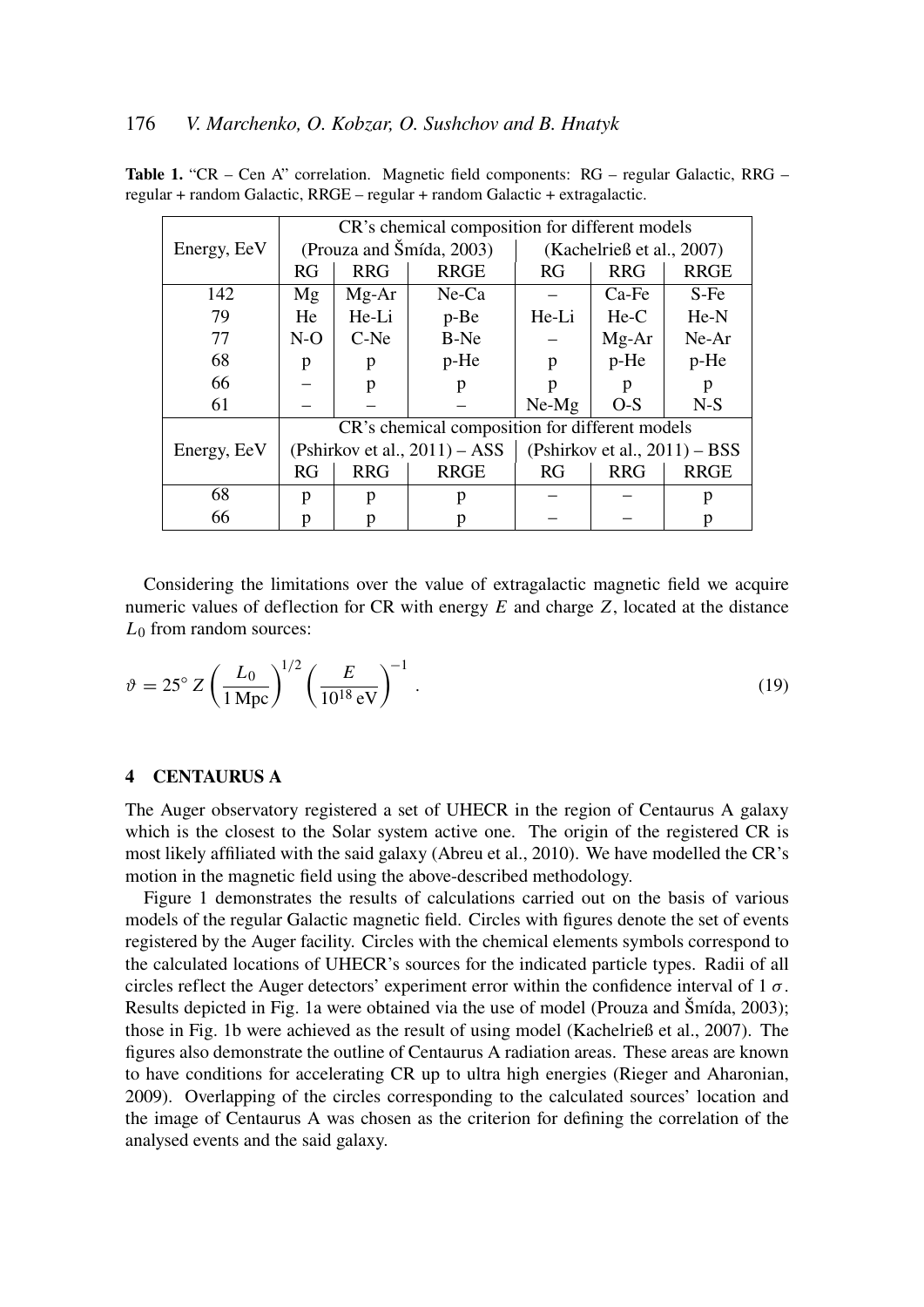

**Figure 1.** Source positions for different models of regular Galactic magnetic field:  $a - (Prouza and$ Šmída, 2003), b – (Kronberg, 1994).

Considering the Galactic field's random component as well as the extragalactic field, Eqs. (18) and (19) can lead to widening the area of the source's possible localization from few degrees (for light elements) up to 10◦–15◦ (for heavy elements), but without actually changing its location.

We have found out that out of all CR coming from Centaurus A area only six can in fact originate in this galaxy – those with the energy of 61, 66, 68, 77, 79 and 142 EeV. Table 1 demonstrates chemical composition of the particles with the indicated energy. These particles correlate with Centaurus A following the two chosen models of the Galactic field and considering the impact of the magnetic field's various components.

#### 5 CONCLUSIONS

Centaurus A may be the source of the events in its nearby region registered by the Auger observatory. Models (Prouza and Šmída, 2003) and (Kachelrieß et al., 2007) provide similar results. According to the calculations carried out on the basis of model (Prouza and Šmída, 2003) five events correlate with Centaurus A. When model (Kachelrieß et al., 2007) is employed six such events correlate with Centaurus A. The common tendency of shifting CR's chemical composition towards heavier nuclei at the boost of energy of the corresponding event is noted in all cases of possible correlation with the object under investigation. It is relevant for both models.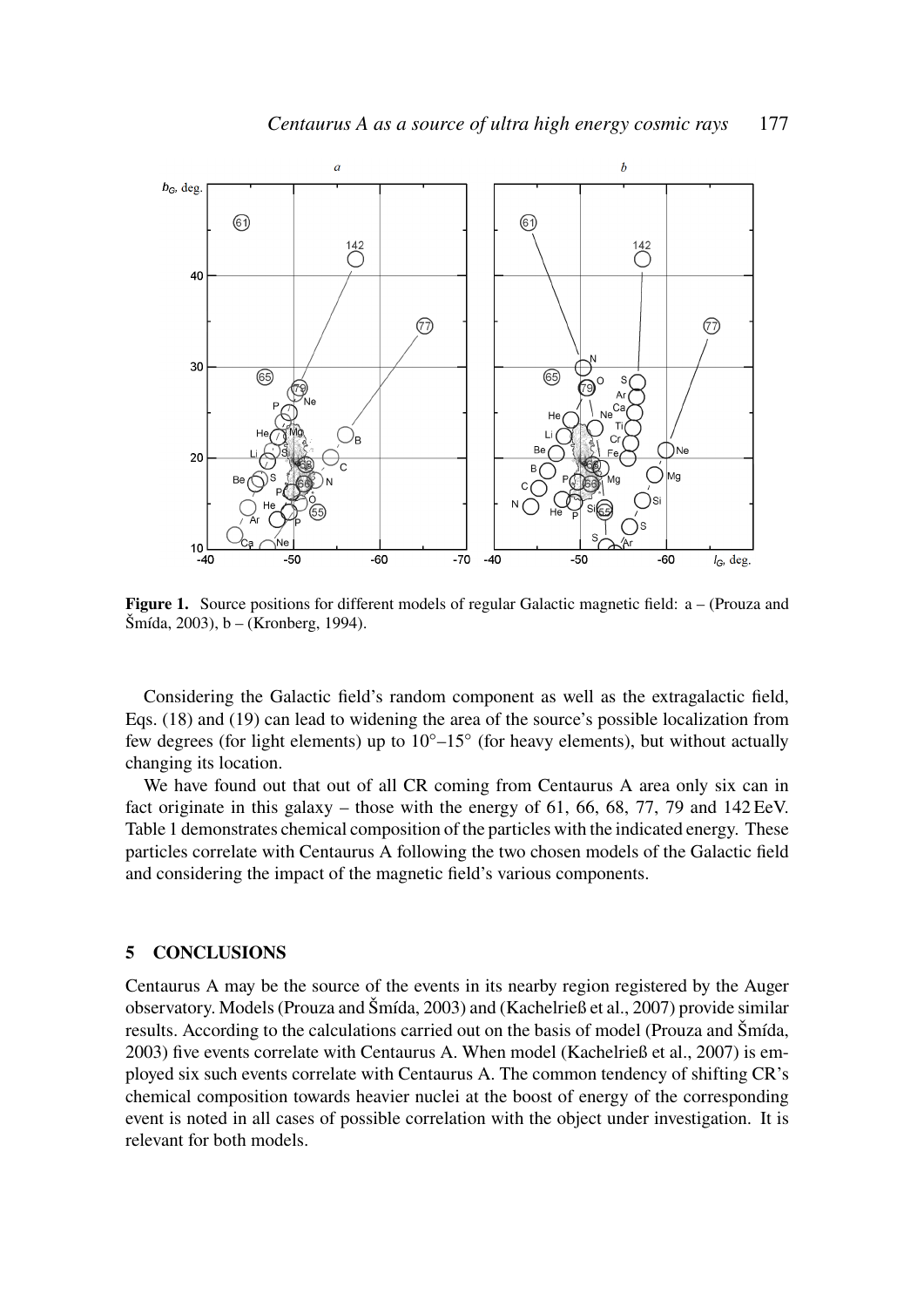# **REFERENCES**

- Abbasi, R. U., Abu-Zayyad, T., Allen, M., Amman, J. F., Archbold, G., Belov, K., Belz, J. W., Ben Zvi, S. Y., Bergman, D. R., Blake, S. A., Brusova, O. A., Burt, G. W., Cannon, C., Cao, Z., Connolly, B. C., Deng, W., Fedorova, Y., Finley, C. B., Gray, R. C., Hanlon, W. F., Hoffman, C. M., Holzscheiter, M. H., Hughes, G., Hüntemeyer, P., Jones, B. F., Jui, C. C. H., Kim, K., Kirn, M. A., Loh, E. C., Maestas, M. M., Manago, N., Marek, L. J., Martens, K., Matthews, J. A. J., Matthews, J. N., Moore, S. A., O'Neill, A., Painter, C. A., Perera, L., Reil, K., Riehle, R., Roberts, M., Rodriguez, D., Sasaki, N., Schnetzer, S. R., Scott, L. M., Sinnis, G., Smith, J. D., Sokolsky, P., Song, C., Springer, R. W., Stokes, B. T., Thomas, S. B., Thomas, J. R., Thomson, G. B., Tupa, D., Westerhoff, S., Wiencke, L. R., Zhang, X. and Zech, A. (2008), First Observation of the Greisen-Zatsepin-Kuzmin Suppression, *Phys. Rev. Lett.*, 100(10), 101101, arXiv: astro-ph/0703099.
- Abraham, J., Abreu, P., Aglietta, M., Aguirre, C., Allard, D., Allekotte, I., Allen, J., Allison, P., Alvarez-Muñiz, J., Ambrosio, M. and et al. (2008), Observation of the Suppression of the Flux of Cosmic Rays above 4×10<sup>19</sup> eV, *Phys. Rev. Lett.*, 101(6), 061101, arXiv: 0806.4302.
- Abreu, P., Aglietta, M., Ahn, E. J., Allard, D., Allekotte, I., Allen, J., Alvarez Castillo, J., Alvarez-Muñiz, J., Ambrosio, M., Aminaei, A. and et al. (2010), Update on the correlation of the highest energy cosmic rays with nearby extragalactic matter, *Astroparticle Physics*, 34, pp. 314–326, arXiv: 1009.1855.
- Ando, S. and Kusenko, A. (2010), Evidence for Gamma-ray Halos Around Active Galactic Nuclei and the First Measurement of Intergalactic Magnetic Fields, *Astrophys. J. Lett.*, 722, pp. L39–L44, arXiv: 1005.1924.
- Beck, R. (2001), Galactic and Extragalactic Magnetic Fields, *Space Science Reviews*, 99, pp. 243–260, arXiv: astro-ph/0012402.
- Berezinsky, V. S., Grigorieva, S. I. and Hnatyk, B. I. (2004), Extragalactic UHE proton spectrum and prediction for iron-nuclei flux at 10<sup>8</sup>-10<sup>9</sup> GeV, *Astroparticle Physics*, 21, pp. 617–625, arXiv: astro-ph/0403477.
- Giacinti, G., Derkx, X. and Semikoz, D. V. (2010), Search for single sources of ultra high energy cosmic rays on the sky, *Journal of Cosmology and Astroparticle Physics*, 3, 022, arXiv: 0907. 1035.
- Giacinti, G., Kachelrieß, M., Semikoz, D. V. and Sigl, G. (2011a), Propagation of Ultrahigh Energy Nuclei in the Magnetic Field of our Galaxy, *International Cosmic Ray Conference*, 2, p. 43.
- Giacinti, G., Kachelrieß, M., Semikoz, D. V. and Sigl, G. (2011b), Ultrahigh energy nuclei in the turbulent Galactic magnetic field, *Astroparticle Physics*, 35, pp. 192–200, arXiv: 1104.1141.
- Greisen, K. (1966), End to the Cosmic-Ray Spectrum?, *Phys. Rev. Lett.*, 16, pp. 748–750.
- Han, J. (2009), The magnetic structure of our Galaxy: a review of observations, in K. G. Strassmeier, A. G. Kosovichev and J. E. Beckman, editors, *IAU Symposium*, volume 259 of *IAU Symposium*, pp. 455–466, arXiv: 0901.1165.
- Kachelrieß, M., Serpico, P. D. and Teshima, M. (2007), The Galactic magnetic field as spectrograph for ultra-high energy cosmic rays, *Astroparticle Physics*, 26, pp. 378–386, arXiv: astro-ph/ 0510444.
- Kronberg, P. P. (1994), Extragalactic magnetic fields, *Reports on Progress in Physics*, 57, pp. 325–382.
- Pierre Auger Collaboration, Abreu, P., Aglietta, M., Ahn, E. J., Albuquerque, I. F. M., Allard, D., Allekotte, I., Allen, J., Allison, P., Alvarez Castillo, J. and et al. (2012), Search for signatures of magnetically-induced alignment in the arrival directions measured by the Pierre Auger Observatory, *Astroparticle Physics*, 35, pp. 354–361, arXiv: 1111.2472.
- Prouza, M. and Šmída, R. (2003), The Galactic magnetic field and propagation of ultra-high energy cosmic rays, *Astronomy and Astrophysics*, 410, pp. 1–10, arXiv: astro-ph/0307165.